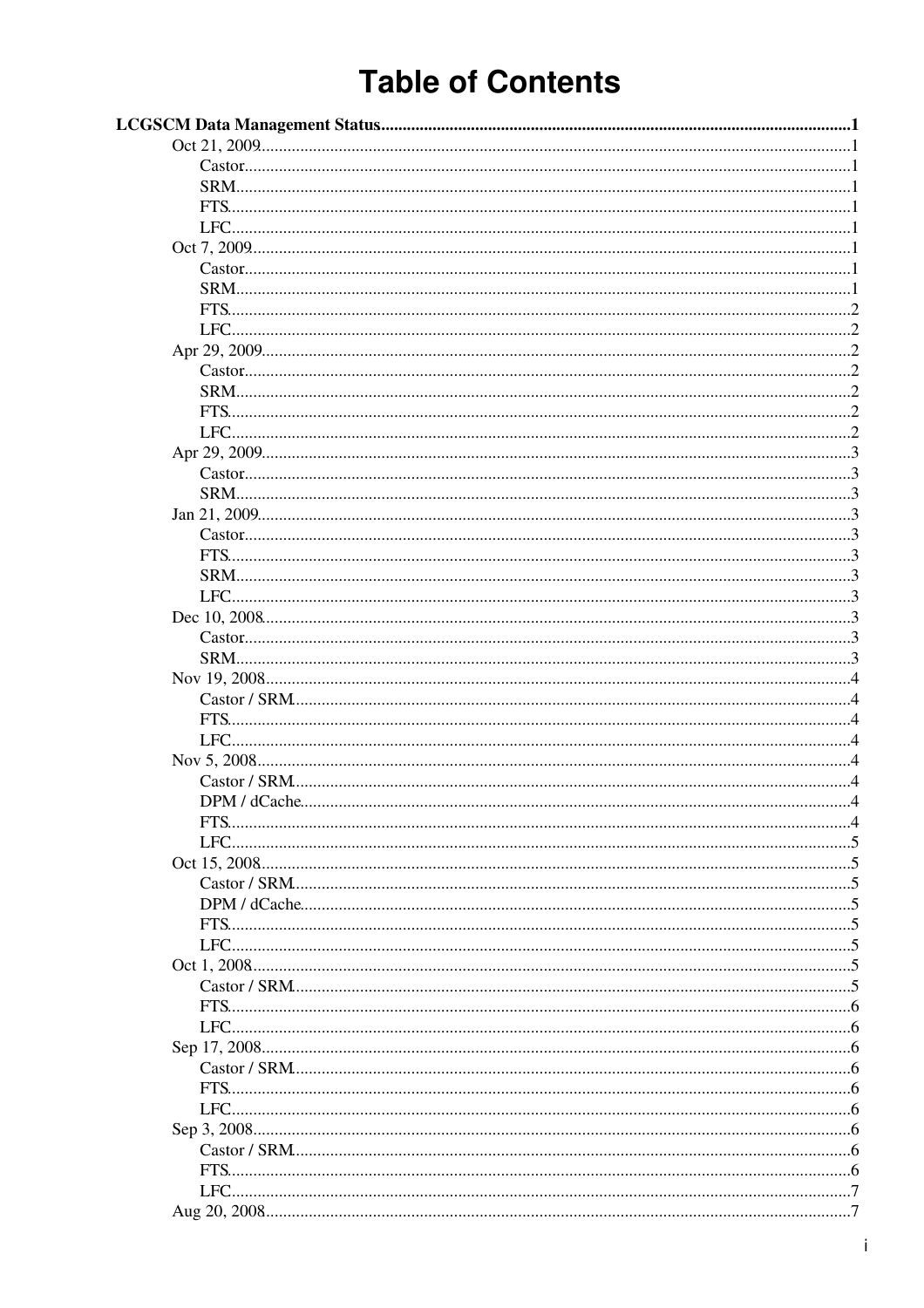# **Table of Contents**

| <b>LCGSCM Data Management Status</b> |    |
|--------------------------------------|----|
|                                      |    |
|                                      |    |
|                                      |    |
|                                      |    |
|                                      |    |
|                                      |    |
|                                      |    |
|                                      |    |
|                                      |    |
|                                      |    |
|                                      |    |
|                                      |    |
|                                      |    |
|                                      |    |
|                                      |    |
|                                      |    |
|                                      |    |
|                                      |    |
|                                      |    |
|                                      |    |
|                                      |    |
|                                      |    |
|                                      |    |
|                                      |    |
|                                      |    |
|                                      |    |
|                                      |    |
|                                      |    |
|                                      |    |
|                                      | 10 |
|                                      | 10 |
|                                      |    |
|                                      |    |
|                                      |    |
|                                      |    |
|                                      |    |
|                                      |    |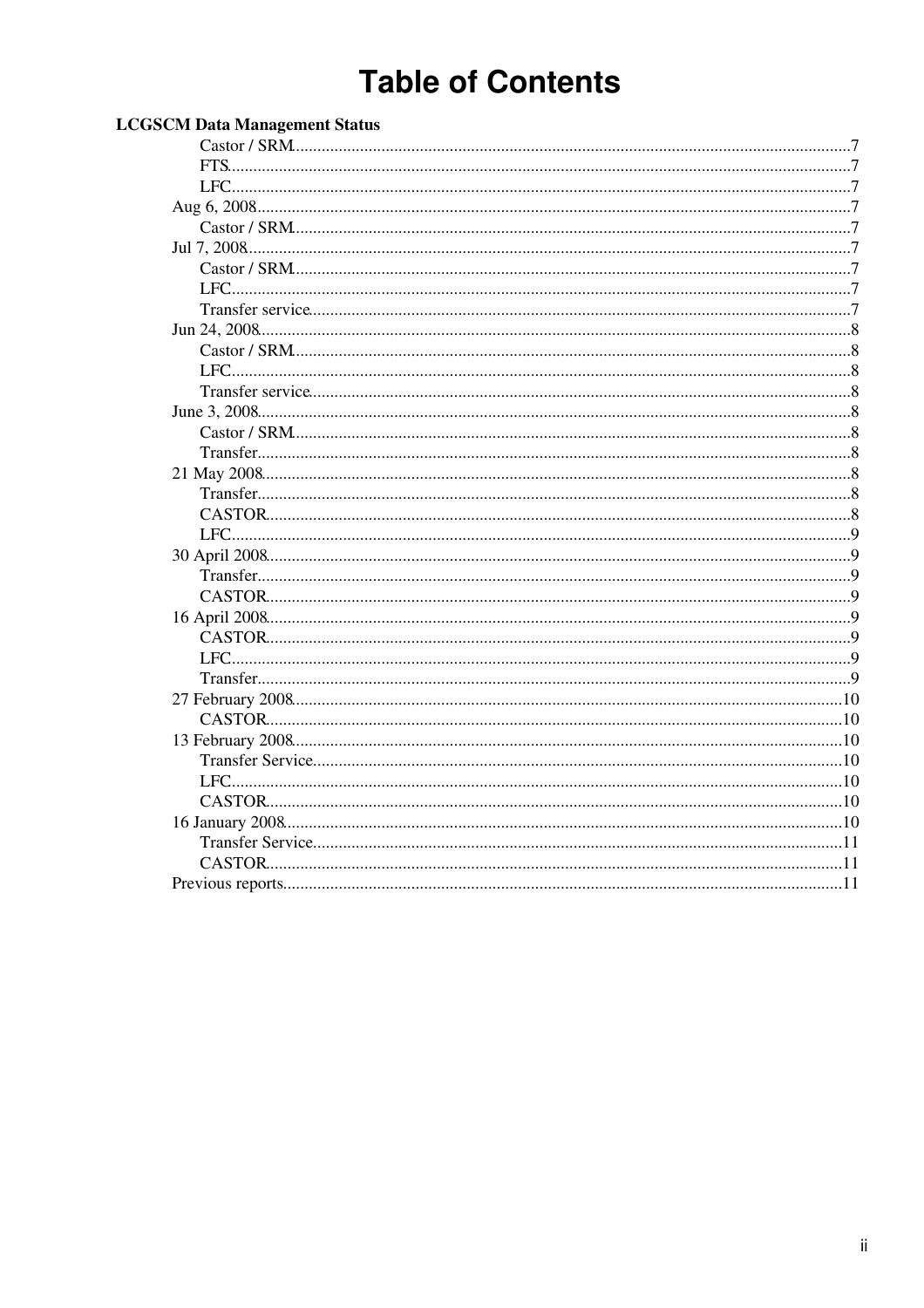# <span id="page-2-0"></span>**LCGSCM Data Management Status**

# <span id="page-2-1"></span>**Oct 21, 2009**

#### **Castor**

- Currently running 2.1.8-12 on all VO instances
- DB hardware moves ongoing.
- Nameserver currently downgraded to 2.1.8. Waiting for a fixed version of 2.1.9, planning to deploy this before startup.
- Startup: 2.1.9-2 will be deployed on public and c2cernt3. Possible upgrade of LHC experiment instances to be discussed per experiment.
- xroot for Atlas Grid jobs (gssklog converting x509 cert to kerberos) to be discussed.
- Issue with checksums reported by CMS (CDR) to discuss at Castor meeting.

#### <span id="page-2-2"></span>**SRM**

• All SRM instance at 2.8 - (LHCb still at 2.8.0 rather than 2.8.1 - transparent upgrade.)

#### <span id="page-2-3"></span>**FTS**

- Should aim for the fixed FTS 2.2 (using the old FTS/SRM interaction). New version in testing on PPS. ATLAS will already move. To discuss with other VOs.
- Leave FTS 2.1 service around for a while.

#### <span id="page-2-4"></span>**LFC**

- Runing version 1.7.2-4.
- Hardware and DB moves done.
- Plan to move support for CMS to prod-lfc-shared-central, and to decommission =prod-lfc-cms-centra=l. Important: no data import/export, so all CMS data will be "lost". No date fixed yet.

# <span id="page-2-5"></span>**Oct 7, 2009**

#### **Castor**

- Currently running 2.1.8-12 on all VO instances
- Plans: DB hardware move this month on all instances shutdown 1 hour to be scheduled.
- Startup: 2.1.9-2 will be deployed on public and c2cernt3. Possible upgrade of LHC experiment instances to be discussed per experiment.

#### <span id="page-2-6"></span>**SRM**

- CMS, ATLAS and ALICE currently running SRM 2.7-19. LHCb running 2.8.0 (better support for TURLs, checksums and better operational logging).
	- 2.8.1 to be deployed on PPS, LHCb, ALICE asap. CMS and ATLAS to schedule (still testing ♦ on PPS). (2.8.1 fixes some checksum issues). Aim to have everyone at  $\geq$ =2.8 for startup.
	- ♦ 2.9.0 is the pipeline (for deployment with Castor 2.1.9, adding syslog logging).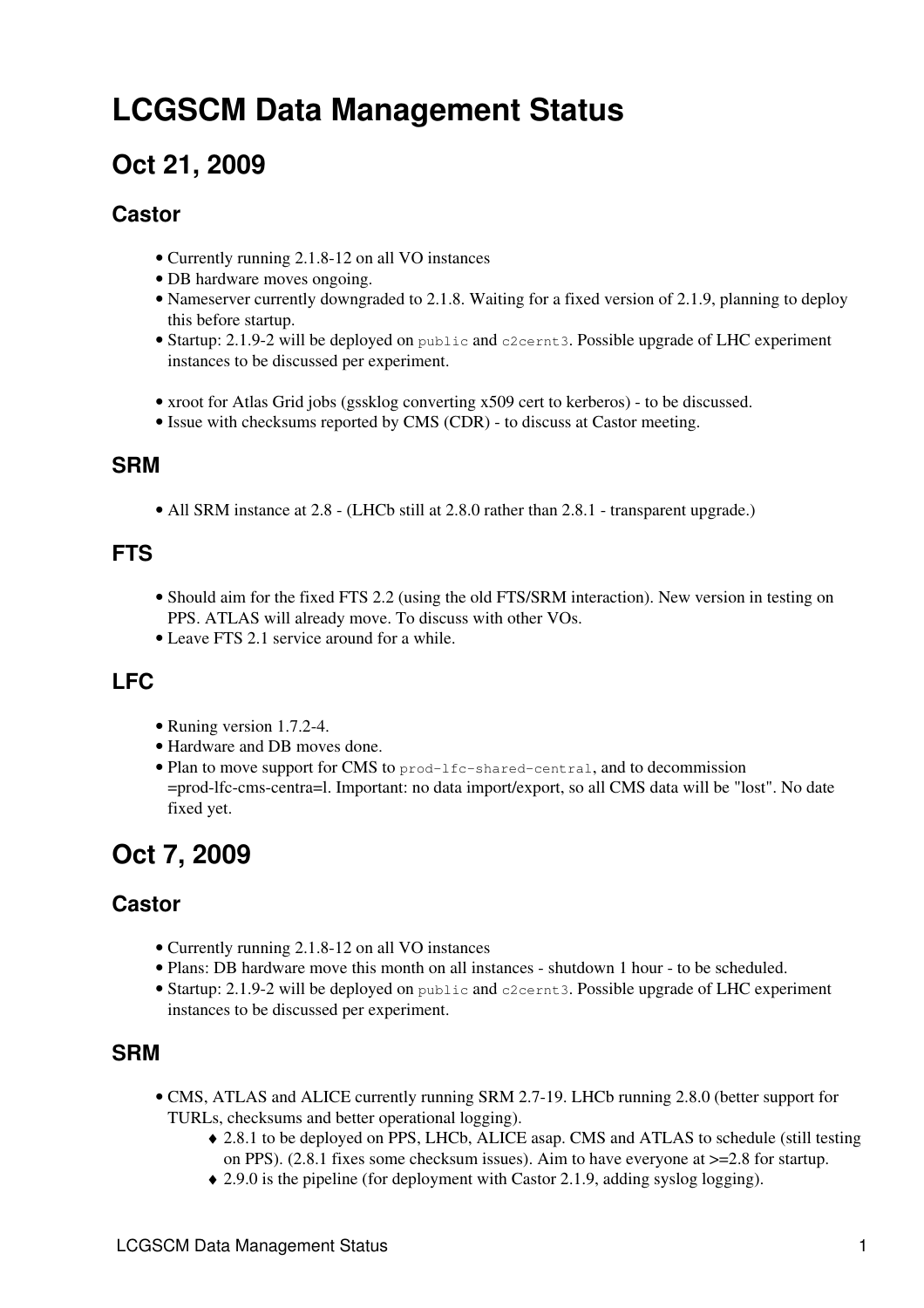### <span id="page-3-0"></span>**FTS**

- FTS 2.2 being stress-tested on large PPS service with ATLAS.
	- ♦ First version to priovide checksum support.
	- It changes trhe way it interacts with the SRMs for the first time in 4 years, and therefore ♦ requires a signficiant scale test.
	- ♦ To scheule test with other VOs
	- ♦ Status of T1 testing? (some sites had volunteered).
	- ♦ Startup: dependant on test results. Plan B: backport checksums and use FTS 2.1.

### <span id="page-3-1"></span>**LFC**

- Runing version 1.7.2-4.
- Plan to move support for CMS to prod-lfc-shared-central, and to decommission =prod-lfc-cms-centra=l. Important: no data import/export, so all CMS data will be "lost". No date fixed yet.
- All nodes are going out of warranty and will be replaced by new ones (except CMS). No date fixed yet.

# <span id="page-3-2"></span>**Apr 29, 2009**

#### **Castor**

- CASTORCERNT3 running 2.1.8-7. To be patched on Wednesday 27th to 2.1.8-8 (latest version)
- CASTORALICE running 2.1.8-7. To be patched on Wednesday 27th to 2.1.8-8 (latest version)
- CASTORATLAS running 2.1.8-7. To be patched on Wednesday 27th to 2.1.8-8 (latest version)
- CASTORCMS running 2.1.8-7. To be patched on Tuesday 2nd to 2.1.8-8 (latest version)
- CASTORLHCB to be upgraded on Wednesday 27th to 2.1.8-7. To be patched on Tuesday 2nd to 2.1.8-8 (latest version)
- CASTOR-xroot redirectors running 1.0.6-9 (latest version).
- Castor central services VMGR, CUPV, VDQM running 2.1.8-3. To be patched on Thursday 28th to 2.1.8-8 (latest version).

#### <span id="page-3-3"></span>**SRM**

- All production instances still running version 2.7-15 which has some memory leak and stability problems.
	- ◆ 2.7-18 (the fixed version of 2.7-17) will be released today and put on srm-pps to be tested. Time is short for upgrade before STEP'09.
	- ♦ 2.8 will be put on stresstest SRM PPS instance once it is releases.

#### <span id="page-3-4"></span>**FTS**

• No changes before STEP

## <span id="page-3-5"></span>**LFC**

- No changes before STEP
- Waiting for LFC version 1.7.2-4 (with methods for ATLAS) to upgrade after STEP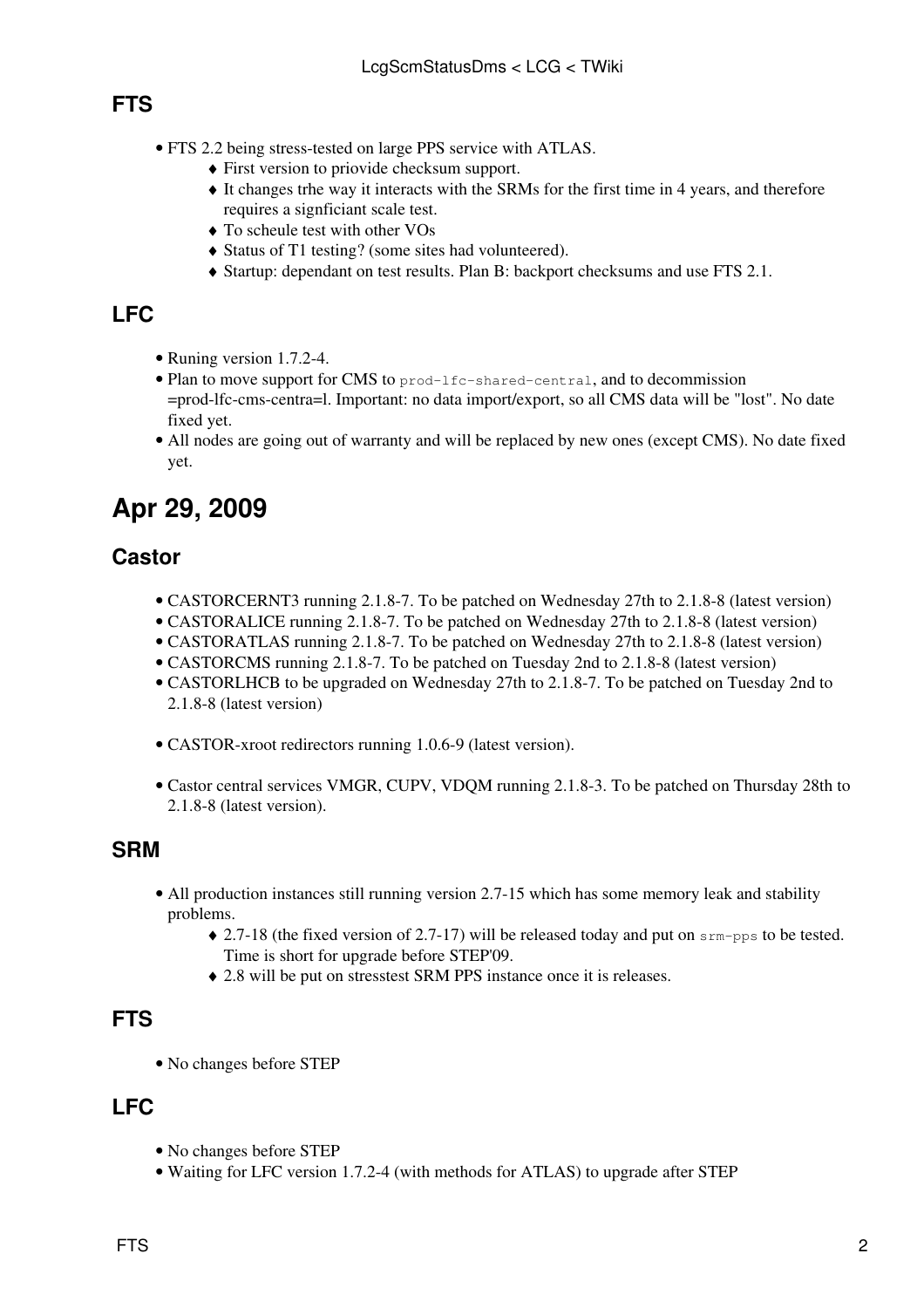# <span id="page-4-0"></span>**Apr 29, 2009**

## **Castor**

- Deployment of 2.1.8-7 on Tier-0 production instances will start next week with CASTORALICE. The 2.1.7 - 2.18 upgrade was successfully exercised on the CASTOR PPS setup last week
- Database switch intervention scheduled for Wednesday morning: CERN-PRODsite will be flagged 'At risk'

#### <span id="page-4-1"></span>**SRM**

• Minor release of SRM v22 2.7 fixing problem with socket leak will be deployed in the next weeks

# <span id="page-4-2"></span>**Jan 21, 2009**

#### **Castor**

- production services running stably
- 2.1.8 testing still ongoing on (internal) repack setup

#### <span id="page-4-3"></span>**FTS**

• proxy delegation bug hit Atlas last Saturday, S/w fix promised in the next few weeks

#### <span id="page-4-4"></span>**SRM**

- production services running stably
- maintenance release 2.7-14 deployed this week

#### <span id="page-4-5"></span>**LFC**

- Reboots of all LFC nodes to get the latest kernel on Friday afternoon:
	- ♦ Transparent on all nodes.
	- Except on the standalone read-only LHCb LFC (prod-lfc-lhcb-ro.cern.ch): ♦
		- To avoid having to schedule a reboot with LHCb, we configured another machine to ◊ serve as read-only LFC.
		- The configuration wasn't complete: the LHCb VOBOXES were not trusted during 7 ◊ minutes (between 18:27 and 18:34).
		- $\Diamond$  LHCb assured that it did NOT affect them, as their code was robust against this.

# <span id="page-4-6"></span>**Dec 10, 2008**

#### **Castor**

- Stager database upgrades to 10.2.0.4 finishing today
- Testing of 2.1.8 on (internal) repack instance.

#### <span id="page-4-7"></span>**SRM**

- production deployment of v 2.7 finishing today
	- ♦ biggest problem: BoL behaviour. Degraded srm-atlas on Friday and Monday.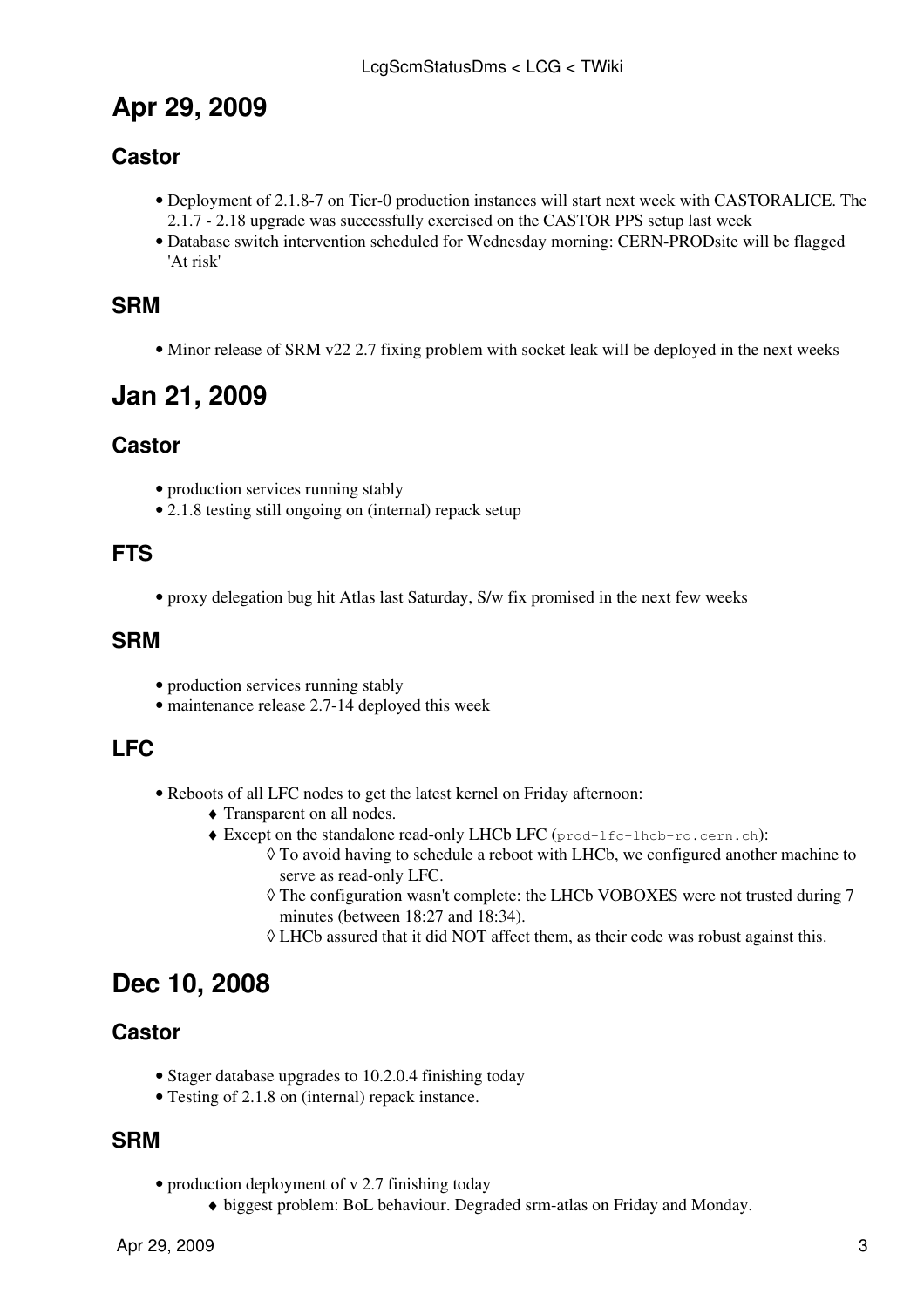#### LcgScmStatusDms < LCG < TWiki

- expecting a maintenance release addressing most issues discovered since upgrades started ♦ Dec 1
- plan to stop SLC3 nodes next week.

# <span id="page-5-0"></span>**Nov 19, 2008**

#### <span id="page-5-1"></span>**Castor / SRM**

- Disklevel checksumming is now finally working and put in action on both CASTORATLAS and CASTORCMS and soon also CASTORALICE, CASTORLHCB and CASTORPUBLIC.
- 2.1.8 is being production tested on the internal c2repack instance. Several bugs have been found and must be fixed before any deployment on the Tier-0 produciton instances can start.

#### <span id="page-5-2"></span>**FTS**

- CERN FTS SLC4 upgraded to latest released patch on Monday. Migration to SLC4 services good.
	- ♦ Target for end-of-life of SLC3 FTS services is end of this year. Discuss.
- Status of new release for T1s today?
- Deployment and test of FTS monitoring tool progressing on FTS PPS.

#### <span id="page-5-3"></span>**LFC**

• Nothing to report.

# <span id="page-5-4"></span>**Nov 5, 2008**

#### <span id="page-5-5"></span>**Castor / SRM**

- Production instances:
	- Deploying bug-fix release 2.1.7-21 ♦
		- ◊ Allows for checksumming of RFIO v3 transfers
		- ◊ Atlas yesterday, others to be agreed (hopefully next week)
	- Deploying Castor 2.1.8 ♦
		- ◊ Planning is starting...
	- Deploying Castor SRM 2.7 ♦
		- ◊ PPS endpoints are being handed over
		- ◊ Atlas tests successful, and will be intensified
		- ◊ Production deployments: over the next weeks (barring problems)
	- Upgrade databases to Oracle 10.2.0.4 ♦
		- ◊ Upgraded Atlas and Alice SRM databases
		- $\Diamond$  others to be done together with upgrade to Castor 2.1.8

#### <span id="page-5-6"></span>**DPM / dCache**

• No report

#### <span id="page-5-7"></span>**FTS**

• No report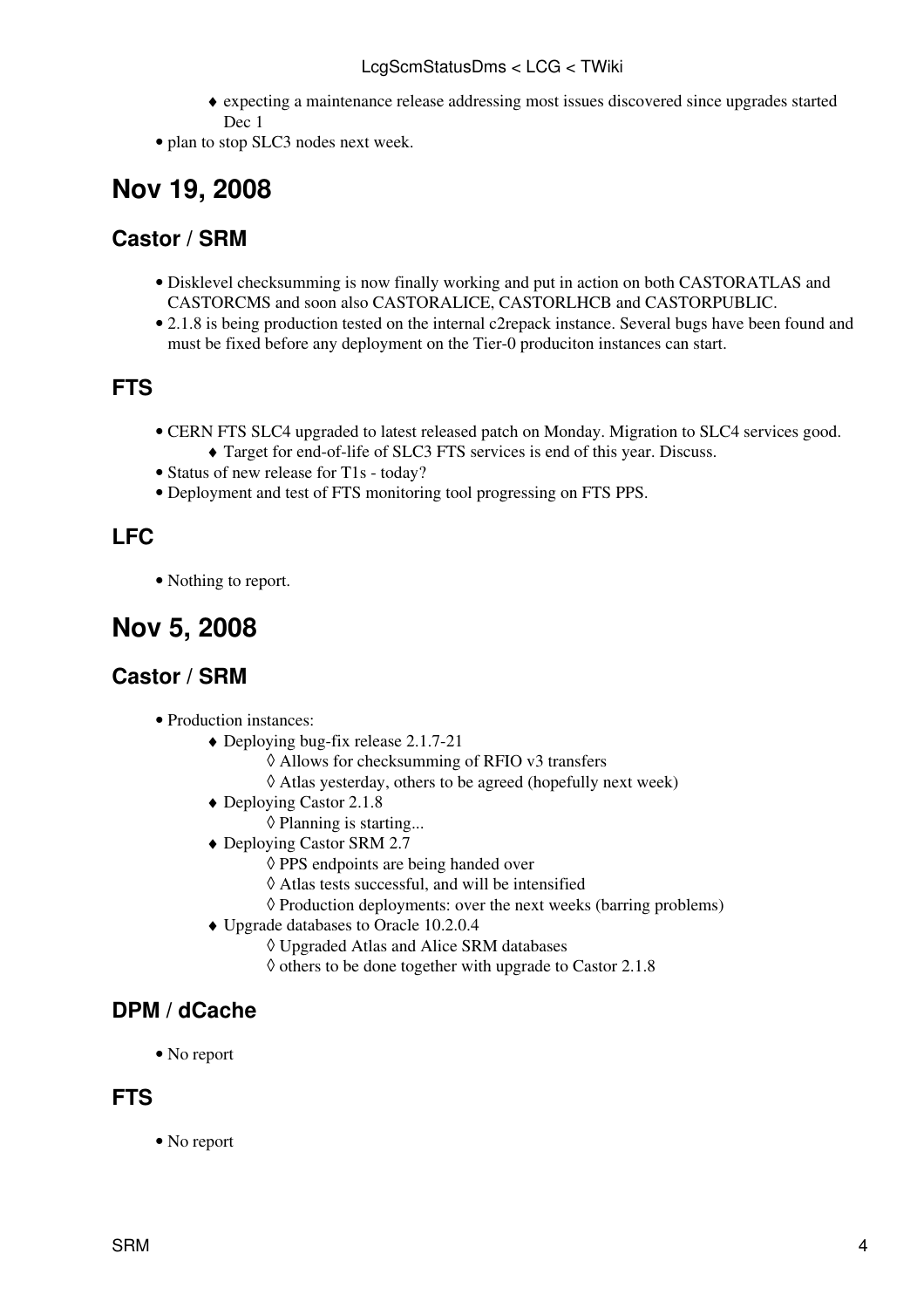### <span id="page-6-0"></span>**LFC**

• Smooth running.

# <span id="page-6-1"></span>**Oct 15, 2008**

### <span id="page-6-2"></span>**Castor / SRM**

- Production instances: bug-fix release 2.1.7-19-2 has been deployed (ATLAS,CMS already, LHCB/ALICE/Public today)
- Still testing SRM 2.7 on PPS, setting up pre-prod endpoints for the experiments
- All SRM v1 instances have now been stopped.
- Data corruption on one filesystem of one CMS diskserver
	- <https://twiki.cern.ch/twiki/bin/view/FIOgroup/PostMortem20081008>
		- ♦ 31 corruption files saved
		- ♦ Improved monitoring being deployed
		- Castor RFIO checksumming found not to work in case if file-updates, so we cannot configure ♦ checksumming currently

## <span id="page-6-3"></span>**DPM / dCache**

• [from now on]

#### <span id="page-6-4"></span>**FTS**

- Testing continuies at CERN on FTS SLC4 services (20 TB CMS, 20 TB Atlas, 0.5 TB LHCb)
- Two issues holding up FTS SLC4 release:
	- log4cpp library bug (segfault for >1k messages) library rereleased, 1 FTS RPM needs ♦ rerelease to fix dependency. Fix deployed at CERN.
	- Error message problem (FTS' error categorisation omitted from front of error string) this is a ♦ pain for operations since it loses the information about where the error actually is. https://savannah.cern.ch/bugs/?32942<sup>a</sup> (January 2008). Fix now deployed at CERN. Postmortem todo.

## <span id="page-6-5"></span>**LFC**

• Intervention on LHCb database content at CERN and Tier-1s was successful. 24h delay at [RAL](https://twiki.cern.ch/twiki/bin/view/LCG/RAL) (database update did not finish whereas it took 15 minutes maximum at other sites, and the database content had to be imported from CERN again). [RAL](https://twiki.cern.ch/twiki/bin/view/LCG/RAL) says they've tuned the database parameters since then, so that the intervention would work next time.

# <span id="page-6-6"></span>**Oct 1, 2008**

#### <span id="page-6-7"></span>**Castor / SRM**

- Production instrances: maintenance release 2.1.7-19 to be dployed (transparantly)
- "T3 instance": pends on first official 2.1.8 release,
- SRM: version 2.7 (first official SLC4 release) is out, will test it over the next weeks. Deployment plan to be developed with experiments.
- SRM v1: to be stopped once LHCB LFC entries have been updated.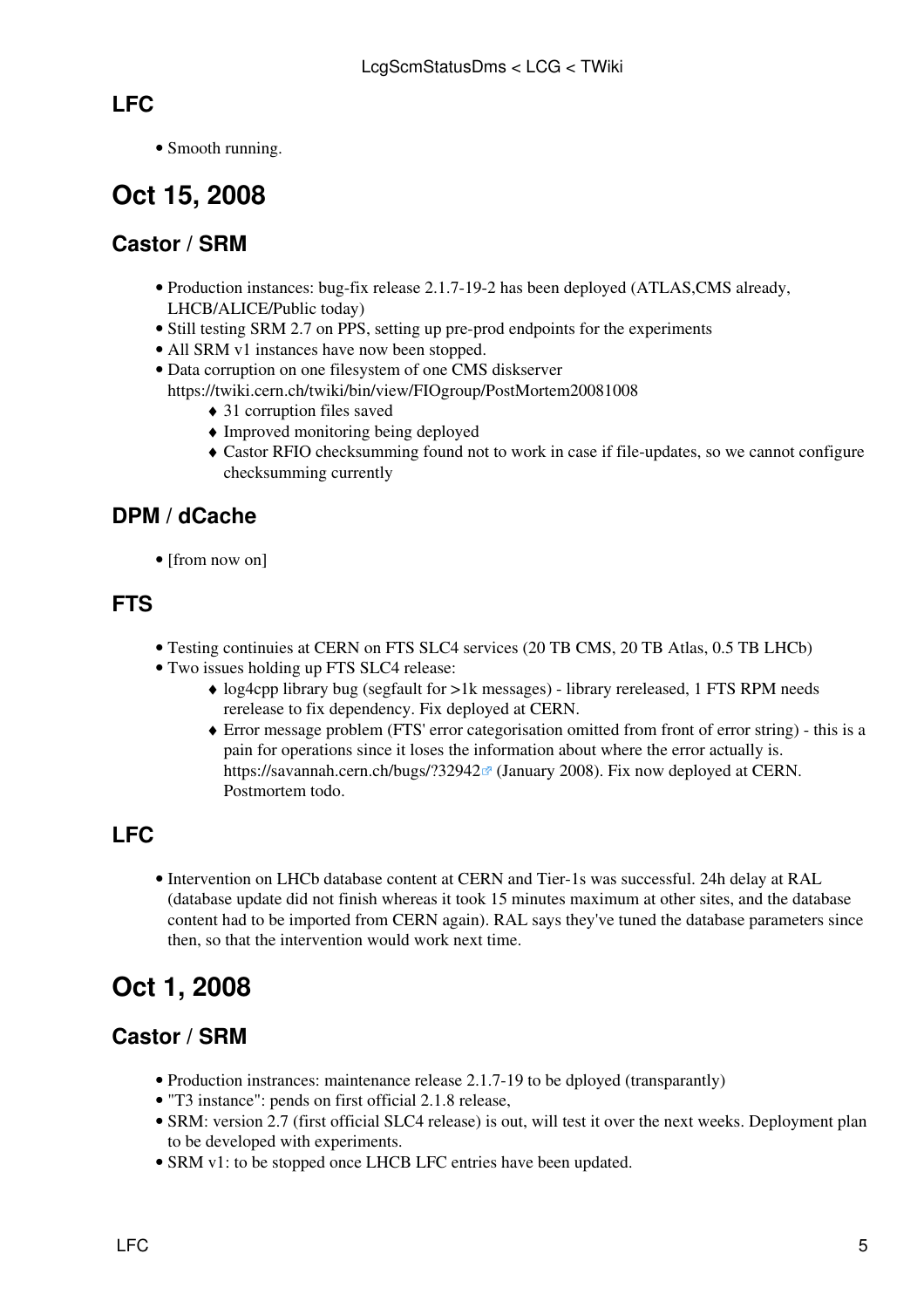### <span id="page-7-0"></span>**FTS**

- FTS 2.1 (gLite 3.1 SLC4) installed at CERN for T0-export and T2-service (in parallel to existing service). Experiments are asked to test the new service with a view to switching production to it soon.
- Problem found in FTS 2.1 release (patch 2048): hold for now. We'll patch the CERN FTS services here.

### <span id="page-7-1"></span>**LFC**

- LHCb SRM update: intervention date not fixed yet. Probably next week
- LFC on SLC5 before LHC restart under discussion.

# <span id="page-7-2"></span>**Sep 17, 2008**

#### <span id="page-7-3"></span>**Castor / SRM**

- Production Castor services running v 2.1.7-17, SRM service at v 1.3-28
- SRM frontednode moves done, planning move of backend servers. This will involve a small service intteruption (~15 minutes)

#### <span id="page-7-4"></span>**FTS**

• FTS 2.1 (SLC4) installed for T0-EXPORT and T2-SERVICE, awaiting tests.

#### <span id="page-7-5"></span>**LFC**

• Staying with 1.6.8 for now (problem reported in newer version, under investigation).

# <span id="page-7-6"></span>**Sep 3, 2008**

#### <span id="page-7-7"></span>**Castor / SRM**

- 22 August [network switch issue in computer centre caused various problems accessing Castor](https://twiki.cern.ch/twiki/bin/view/FIOgroup/NetworkPostMortemAug25) [services](https://twiki.cern.ch/twiki/bin/view/FIOgroup/NetworkPostMortemAug25) over that weekend (including access to the first beam data from LHCb).
- [6 hour downtime on August 28 on SRM-CMS](https://twiki.cern.ch/twiki/bin/view/FIOgroup/FtsPostMortemSrmAug28) due to DB tablespace filling up
	- ♦ DB monitoring problem to follow up
	- SRM1.3 software should 'clean' its request tables (not cleaning up also exposes us to the risk ♦ of SRM core queries degrading over time).
- Short interruption today on SRM service to upgrade firmware on NAS infrastructure behind the SRM DB<sub>s</sub>.
- SRM node moves taking place this week recovering space in the computer centre.

#### <span id="page-7-8"></span>**FTS**

- CERN FTS 2.1 installation proceeding (will run in parallel to existing SLC3 based production services).
- Some node moves to ensure reasonable warranty coverage for existing SLC3 FTS services.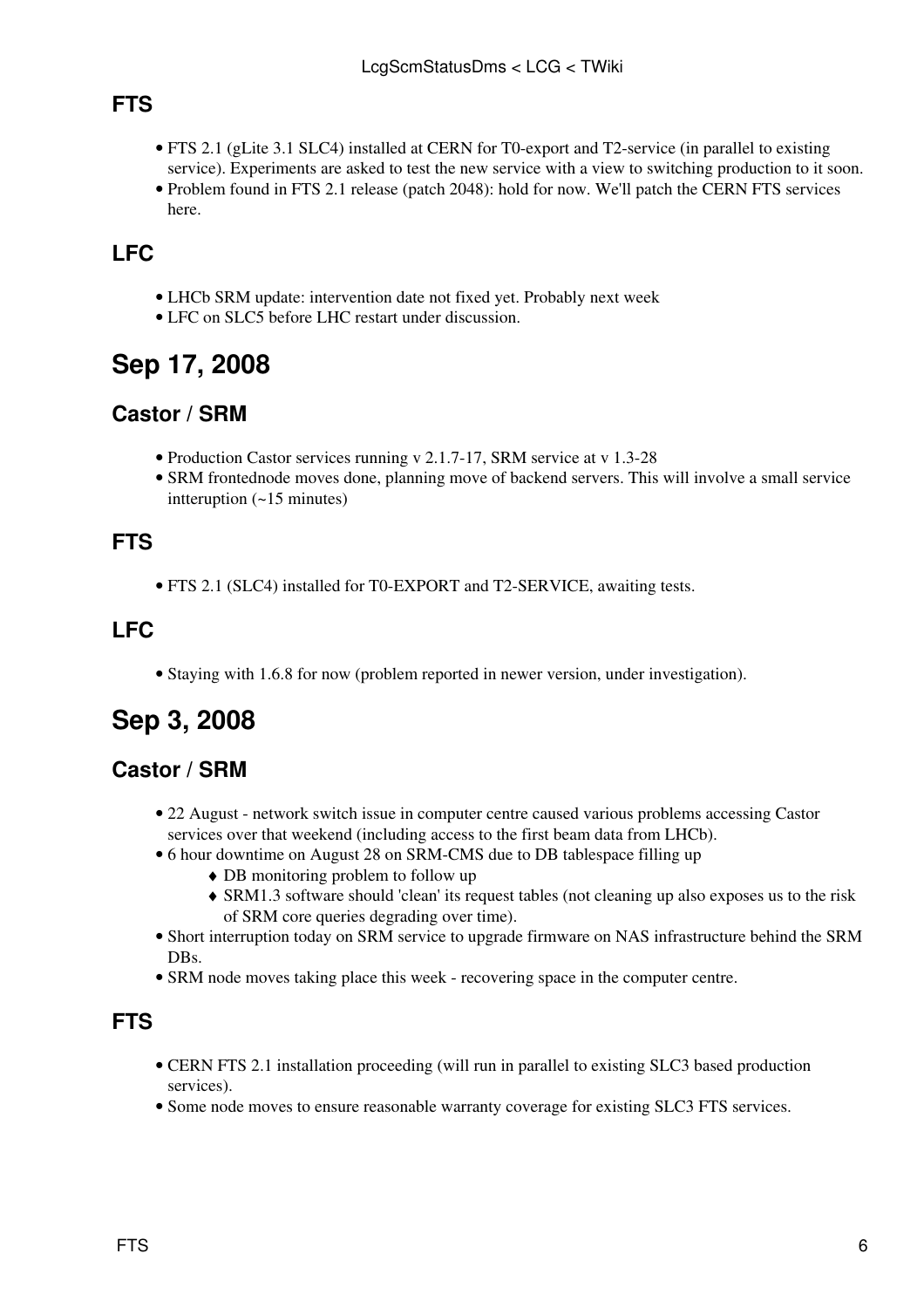### <span id="page-8-0"></span>**LFC**

• No issues.

# <span id="page-8-1"></span>**Aug 20, 2008**

## <span id="page-8-2"></span>**Castor / SRM**

• All Castor instances now all upgraded to 2.1.7-14

### <span id="page-8-3"></span>**FTS**

• Planning FTS 2.1 rollout. Still in discussion.

## <span id="page-8-4"></span>**LFC**

- On request from Nick, testing the 1.6.11-3 LFC 64 bits against Oracle.
- Waiting for a confirmation from Akos/David whether the difference of version for glite-security-voms RPMs is intentional.

# <span id="page-8-5"></span>**Aug 6, 2008**

## <span id="page-8-6"></span>**Castor / SRM**

- All SRM endpoints were upgraded to 1.3-28 last week
- CASTORATLAS upgraded to 2.1.7-14 last Thursday
- CASTORCMS upgrade scheduled for next Tuesday, August 12th, 09h00-11h30 CERN time

# <span id="page-8-7"></span>**Jul 7, 2008**

#### <span id="page-8-8"></span>**Castor / SRM**

We will propose to upgrade Castor ATLAS next week to 2.1.7-10 (allows different GC policy, • various fixes)

## <span id="page-8-9"></span>**LFC**

- All LFCs are now running with 60 threads, not only the LHCb ones.
- Support for vo.sixt.cern.ch added to prod-lfc-shared-central.

#### **Transfer service**

- Testing ongoing for SL4 FTS version. Couple of issues reported from CMS and Atlas being understood (1 is Castor, the other looks like a config mistake on one of the channels). Software certified and now in Preproduction. New machines at CERN being prepared for installation. Want to wait a bit more to see the results of the pilot before scheduling upgrade. Again, we'd like to run for a couple of weeks at CERN before pushing to T1 sites (though time is short).
- Following issue of 'missing' FTM data we'll contact a likely site and see if we can debug there.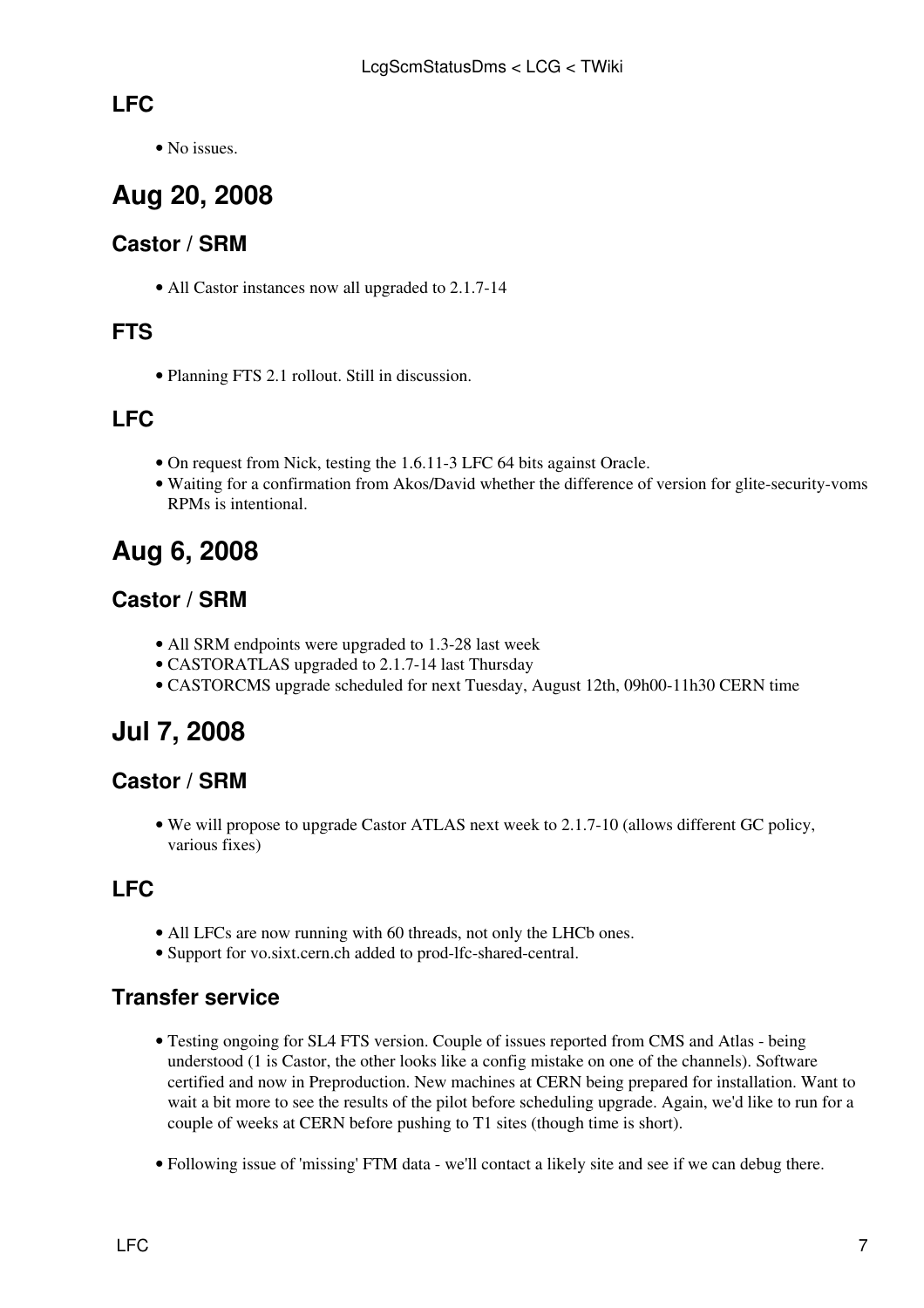# <span id="page-9-1"></span>**Jun 24, 2008**

#### <span id="page-9-2"></span>**Castor / SRM**

- SRM running stably
	- ♦ SRM endpoints now split over dedicated hardware (RACs, frontend, backend servers)
	- ♦ bug-fix release 1.3-27 deployed for CMS today, other VOs tomorrow
- Castor
	- ♦ no issues

## <span id="page-9-3"></span>**LFC**

• nothing much

#### **Transfer service**

• nothing much

# <span id="page-9-4"></span>**June 3, 2008**

#### <span id="page-9-5"></span>**Castor / SRM**

• Q1: we want to configure the use of the Castor "internal gridftp" implementation. This requires an FTS upgrade first. As the tURL format changes, we will contact the VO's to coordinate this change.

#### <span id="page-9-6"></span>**Transfer**

- nothing much
- extracting data from the service for the CCRC post-mortem

# <span id="page-9-7"></span>**21 May 2008**

#### <span id="page-9-8"></span>**Transfer**

- Various degardations to T0-export as a rsult of Castor SRM issues.
- Found out that the version of FTS deployed for CCRC'08 to permit the preferred Castorint gridFTP setup only fixes half of the problem (mis-tag).

## <span id="page-9-0"></span>**CASTOR**

- Various service degardations to SRM service, summariised <https://prod-grid-logger.cern.ch/elog/Data+Operations/2>
	- ♦ LHCb tablespace problem on SRM database (ran out of space)
	- Issue of long stager operations putDones taking a long time (20 mins). Understood: solved ♦ in latest Castor version. Upgrading ATLAS today (21 May), CMS tommorrow (22 May).
	- Issue of SRM server getting stuck ("CGSI: no header returned", i.e. server accepted the TCP ♦ connection but didn't respond) casuing serious degration to ATLAS: not understood. Putting actuator in place to restart daemon in cause of no response. This in itself is a really bad workaround - the SRM doesn't gracefully deal service its threads on restart - but it's better than leaving it stuck.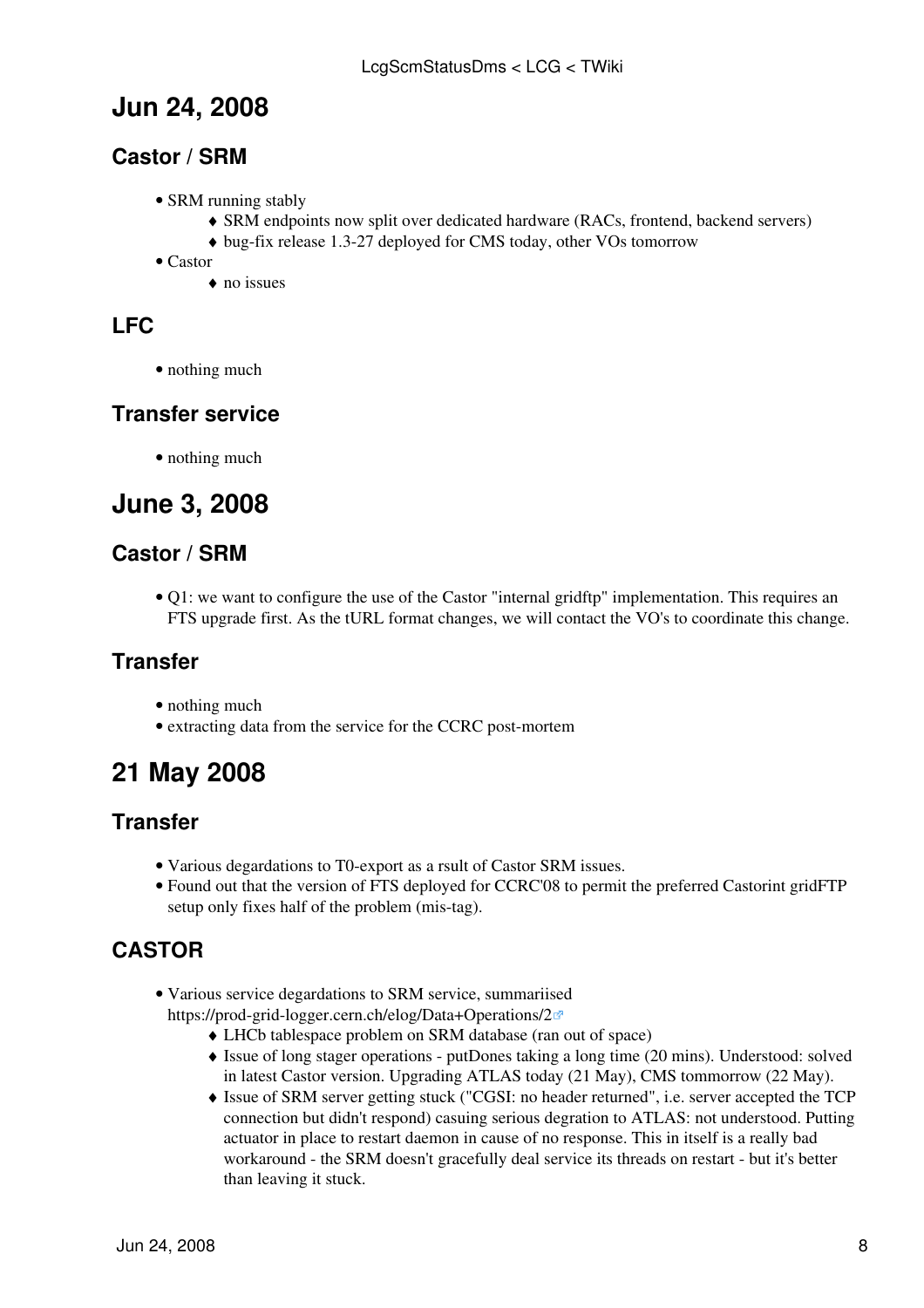Misc. application deadlocks in the SRM database - some resolved by new SRM version. ♦ Upgrading ATLAS and CMS tomorrow (22 May).

# <span id="page-10-2"></span>**LFC**

• No issue.

# <span id="page-10-3"></span>**30 April 2008**

#### <span id="page-10-4"></span>**Transfer**

- FTS upgrade to patch 1740 (supporting Castorint gridFTP configuration) on all CERN-PROD services.
- DESY channels moved to FTS-T2-SERVICE at CMS' request.

#### <span id="page-10-0"></span>**CASTOR**

• Deployed versions:

| <b>VO</b>                      | Castor SRM2 |                                               | SRM1                                                                              | Comments |
|--------------------------------|-------------|-----------------------------------------------|-----------------------------------------------------------------------------------|----------|
| <b>Atlas</b>                   | 2.1.7       | srm-atlas, $v$ 1.3-21                         |                                                                                   |          |
| <b>CMS</b>                     | 2.1.7       | $\text{srm-cms}, \text{v} 1.3-21$ srm.cern.ch |                                                                                   |          |
| Alice                          | 2.1.6       | srm-alice, v $1.3-21$ -                       |                                                                                   |          |
| <b>LHCb</b>                    | 2.1.6       |                                               | $\text{srm-lhcb}, \text{v} 1.3-21$ $\text{srm.cern.ch, srm-durable-lhcb.cern.ch}$ |          |
| Ops, Dteam $\vert 2.1.7 \vert$ |             | $srm-\{ops, dteam\}$                          | srm.cern.ch                                                                       |          |

Disk caches: •

♦ required diskspace for CCRC provided for Atlas, CMS, Alice, will add 50 TB to LHCb today

# <span id="page-10-5"></span>**16 April 2008**

## <span id="page-10-1"></span>**CASTOR**

- Preparing for CCRC: Software upgrades, space token creations, access control lists update, ...
- Castor version 2.17 has been deployed on Castoratlas on April 8, and is stabilising. We are planning an upgrade of Castorpublic next week. Other instances will start CCRC on latest release of 2.1.6
- Decommissioning SRM v1 for Atlas and Castorgrid Classic SE for all LHC VO's

## <span id="page-10-6"></span>**LFC**

- All LFC servers, except the LHCb ones: 3 hours downtime on Thursday afternoon 14:00 to 17:00 to rename SURLs).
- Unplanned 2 hours downtime of the LHCb LFCs today from 15:00 to 17:00. The LHCb DB was marked down for scheduled intervention, but the associated service wasn't (it wasn't clear that this database intervention was going to affect the service). Communication problems?

## <span id="page-10-7"></span>**Transfer**

- Plan to reconfigure shares on T0 export service as outlined in previous mail and as discussed at CCRC workshop. ASAP.
- Discuss status of [https://savannah.cern.ch/patch/?func=detailitem&item\\_id=1740](https://savannah.cern.ch/patch/?func=detailitem&item_id=1740) $\textdegree$  and upgrade slots.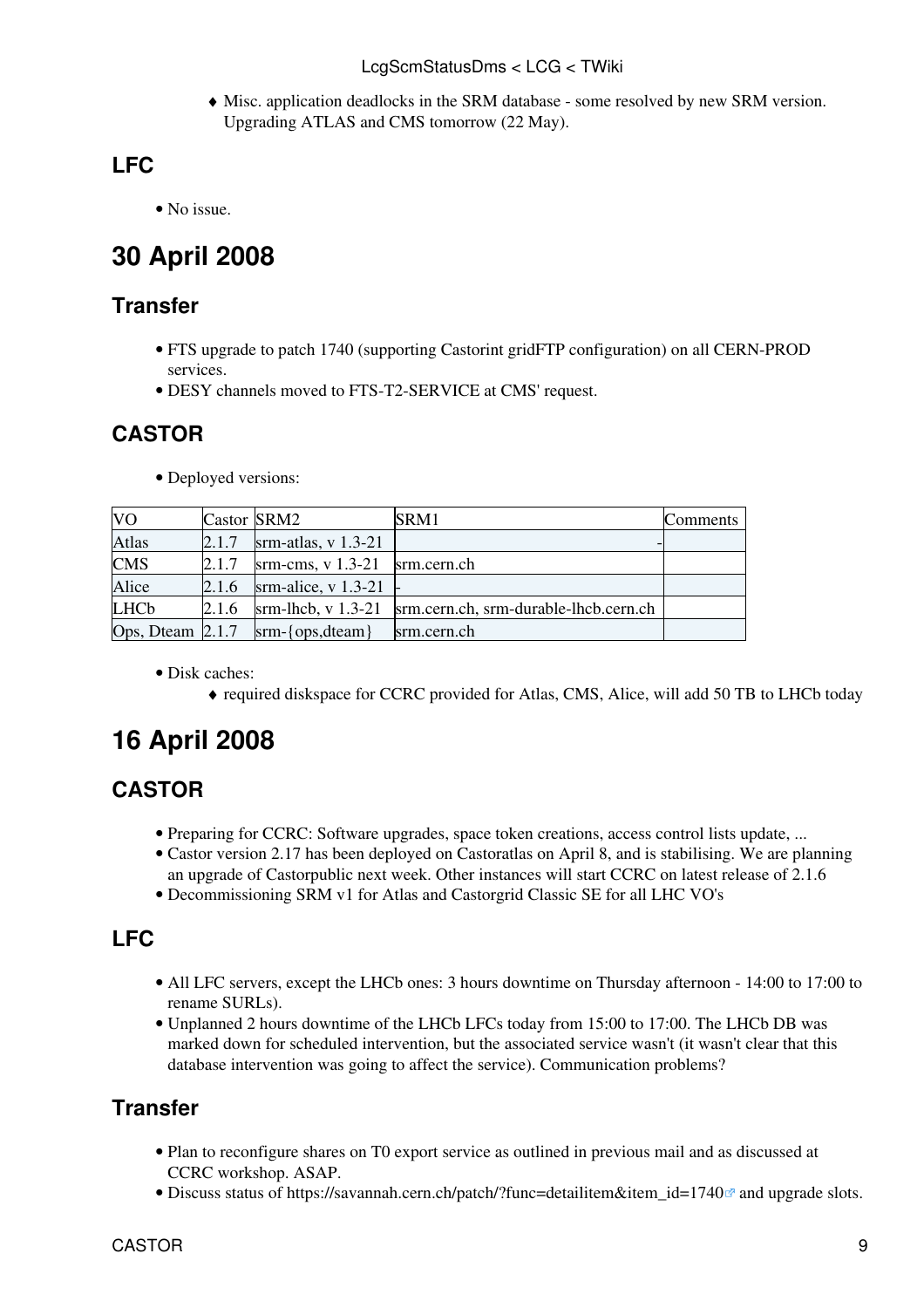# <span id="page-11-3"></span>**27 February 2008**

## <span id="page-11-0"></span>**CASTOR**

- Current deployed versions:
	- ♦ Castoratlas, Castorcms, Castorpublic (as of today): v 2.1.6-10
	- ♦ Castoralice, Castorlhcb: v 2.1.4-10 (upgrades early in March?)
	- $\triangleleft$  SRM2 endpoints: v 1.3-14
- CCRC report
	- ♦ Stable running, apart from [Feb 14 -- 16](https://twiki.cern.ch/twiki/bin/view/FIOgroup/PostMortemFeb14)

# <span id="page-11-4"></span>**13 February 2008**

### <span id="page-11-2"></span>**Transfer Service**

- A fair number of issues have been discovered in FTS
	- Issue with proxy delegation: sometimes the delegated proxy is bad [the private key is ♦ corrupt]. (Not understood, workaround in progress). [CMS]
	- Issue with proxy delegation: on the FTS the proxy is indexed by the hash of its DN (it should ♦ be by the hash of DN AND [VOMS](https://twiki.cern.ch/twiki/bin/view/LCG/VOMS) roles). The means you can end up not getting a [VOMS](https://twiki.cern.ch/twiki/bin/view/LCG/VOMS) role when you expect to, which affects the mapping on some SRMs (reported at NIKHEF). [ATLAS]
	- Failed to process transfers in 5 seconds (not understood, busy servers?). This reduces the ♦ efficiency of the jobs since they fail and have to be retried. [ATLAS]
	- CERN-ASGC agent stuck for a day on CERN-PROD FTS-T0-EXPORT: monitoring and ♦ lemon actuator didn't restart it (Not yet understood). [ATLAS]
- Other issues:
	- Storm: 'someone' doing SRM.Ls is creating excessive load on CNAF Storm not clear where ♦ Ls requests come from. We have confirmed FTS sends a compliant SRM.Ls(numLevels=0).
	- SRM.mkdir issue on dCache understood: in case of directory already exists= the dcache ♦ should return the correct code. Reported to dCache.

## <span id="page-11-5"></span>**LFC**

• All quiet on the western front. No issues.

## <span id="page-11-1"></span>**CASTOR**

- Current deployed versions:
	- ♦ Castoratlas, Castorcms: v 2.1.6-10
	- ♦ Castoralice, Castorlhcb, Castorpublic: v 2.1.4-10
	- ♦ SRM2 endpoints: v 1.3-13
- CCRC report
	- $\triangle$  Stable running, mainly
	- ♦ Several bugs and configuration problems found and fixed in the first week

# <span id="page-11-6"></span>**16 January 2008**